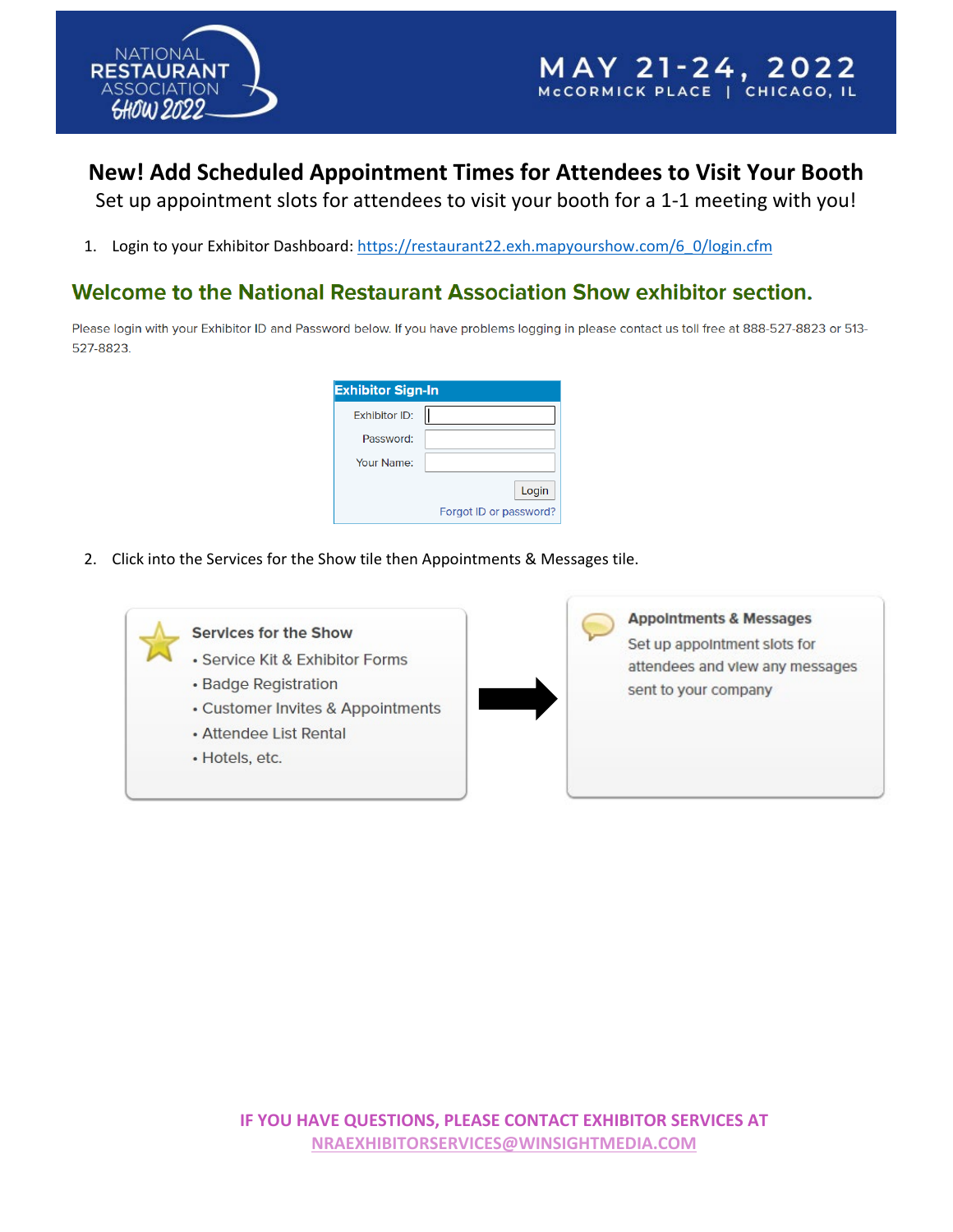



- 3. Create appointment times for attendees to book for 1-1 meetings with you in your booth during the Show.
	- a. Attendee Scheduling: let attendees know the times you're available to meet with them
		- i. Show floor hours can be found here.

 $\checkmark$ 



# **Create A New Appointment**

All fields are required.

### Date:

**DAYS** 

**AVAILABILITY** 

Available (0) Assigned (0)

Sat, May, 21

## Where will these appointments take place?

Booth 6235

## What time should appointments start?

 $\checkmark$ 

9:30 am

## What time should appointments end?

9:45 am  $\checkmark$ 

How many appointments available per time slot?

#### $\mathbf{1}$  $\checkmark$

## How long is each appointment?

- 15 Minutes
- 30 Minutes
- 60 Minutes

# Sat, May, 21 - Schedule Preview

Note: Only 99 appointments can be made for each time slot

| Add 1 time slot from 9:30 am to 9:45 am |                       |                         |  |
|-----------------------------------------|-----------------------|-------------------------|--|
| <b>Time Slots</b>                       | <b>Existing Slots</b> | <b>Additional Slots</b> |  |
| $9:30$ AM - $9:45$ AM                   | 0 Slots               | 1 Slot                  |  |

## IF YOU HAVE QUESTIONS, PLEASE CONTACT EXHIBITOR SERVICES AT NRAEXHIBITORSERVICES@WINSIGHTMEDIA.COM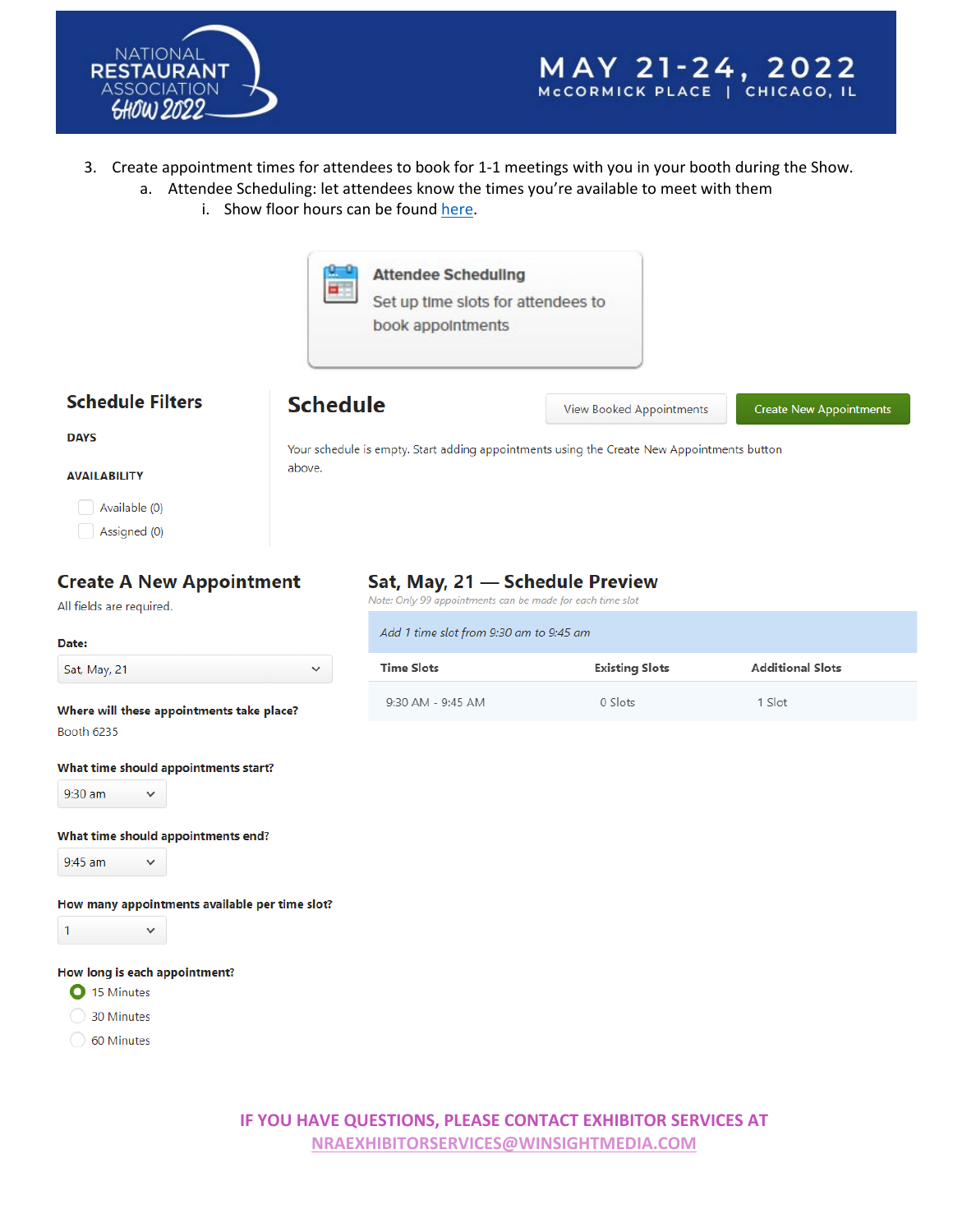



b. Once setup, your available times will be posted in your Show To Go directory profile. Attendees can book a meeting time with you there.

# **Appointments**

Schedule an appointment with Winsight LLC

4. Set up Email Preferences for alerts when Attendees book a meeting slot.



**Set up Email Preferences** Update your contact email address for appointment notifications

# **Attendee Scheduling - Email Notification Addresses**

E-mail Addresses of your team members that should receive notifcation of scheduled/canceled appointments

jenniferm@tenstrawberrystreet.com

Send an alert to all, if our booth appointment schedule is fully reserved.



**SAVE SETTINGS** 

**IF YOU HAVE QUESTIONS, PLEASE CONTACT EXHIBITOR SERVICES AT [NRAEXHIBITORSERVICES@WINSIGHTMEDIA.COM](mailto:nraexhibitorservices@winsightmedia.com)**